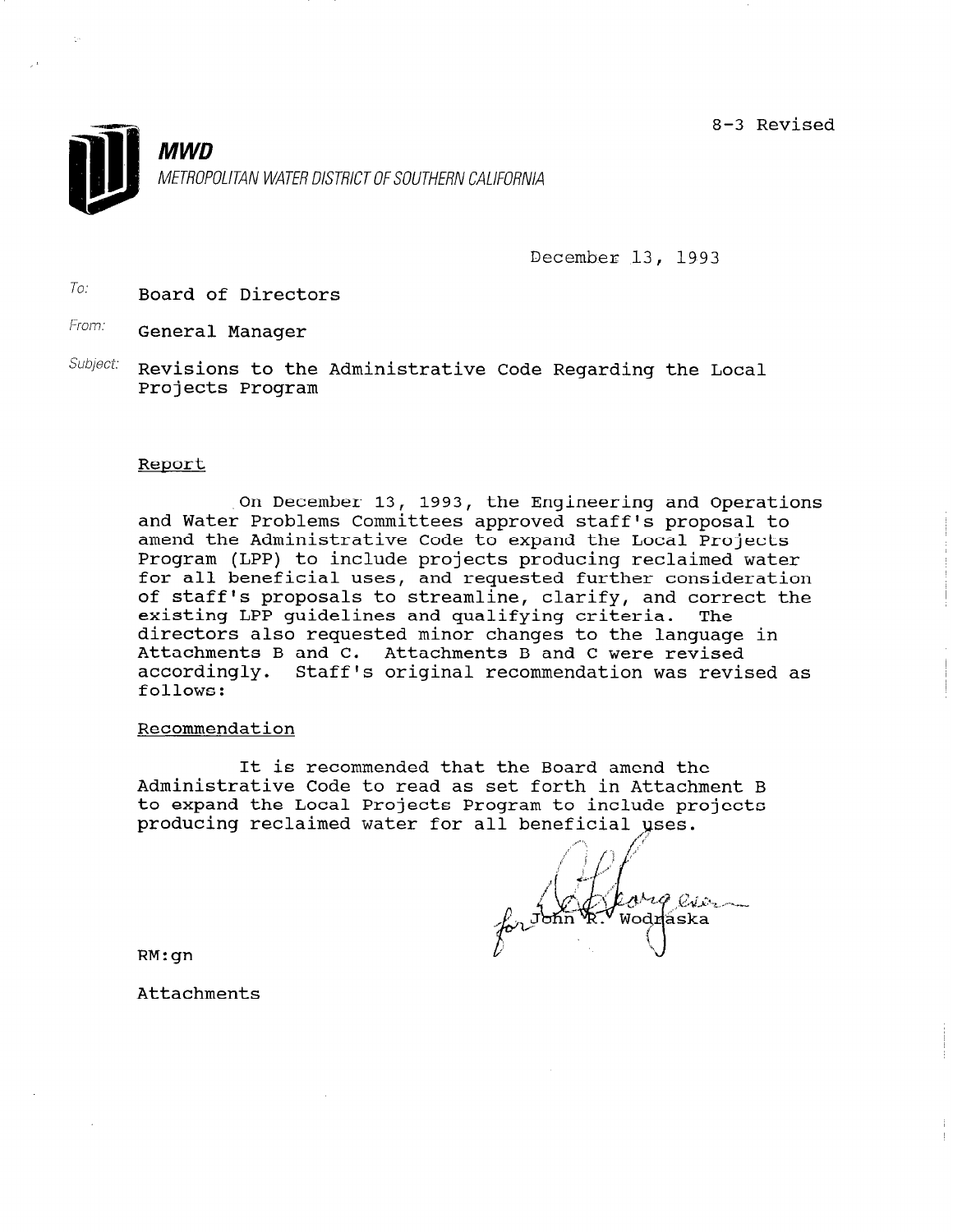#### ATTACHMENT B

# PROPOSED REVISIONS TO THE MWD ADMINISTRATIVE CODE

1. Amend Section 4115 of the Administrative Code to state:

s 4115. Local Projects Program Yield.

"Local Projects Program Yield" shall mean reclaimed water developed by a project in the District's Local Projects Program which is available for purchase by the District, and which can be resold by the District to meet a demand on the District for all beneficial uses.

2. Amend Section 4516 of the Administrative Code to state:

S 4516. Local Projects Program.

(a) To  $\ldots$  et al

(1) The project will produce Local Projects Program Yield which will replace an existing demand or prevent a new demand on the District for any beneficial use;